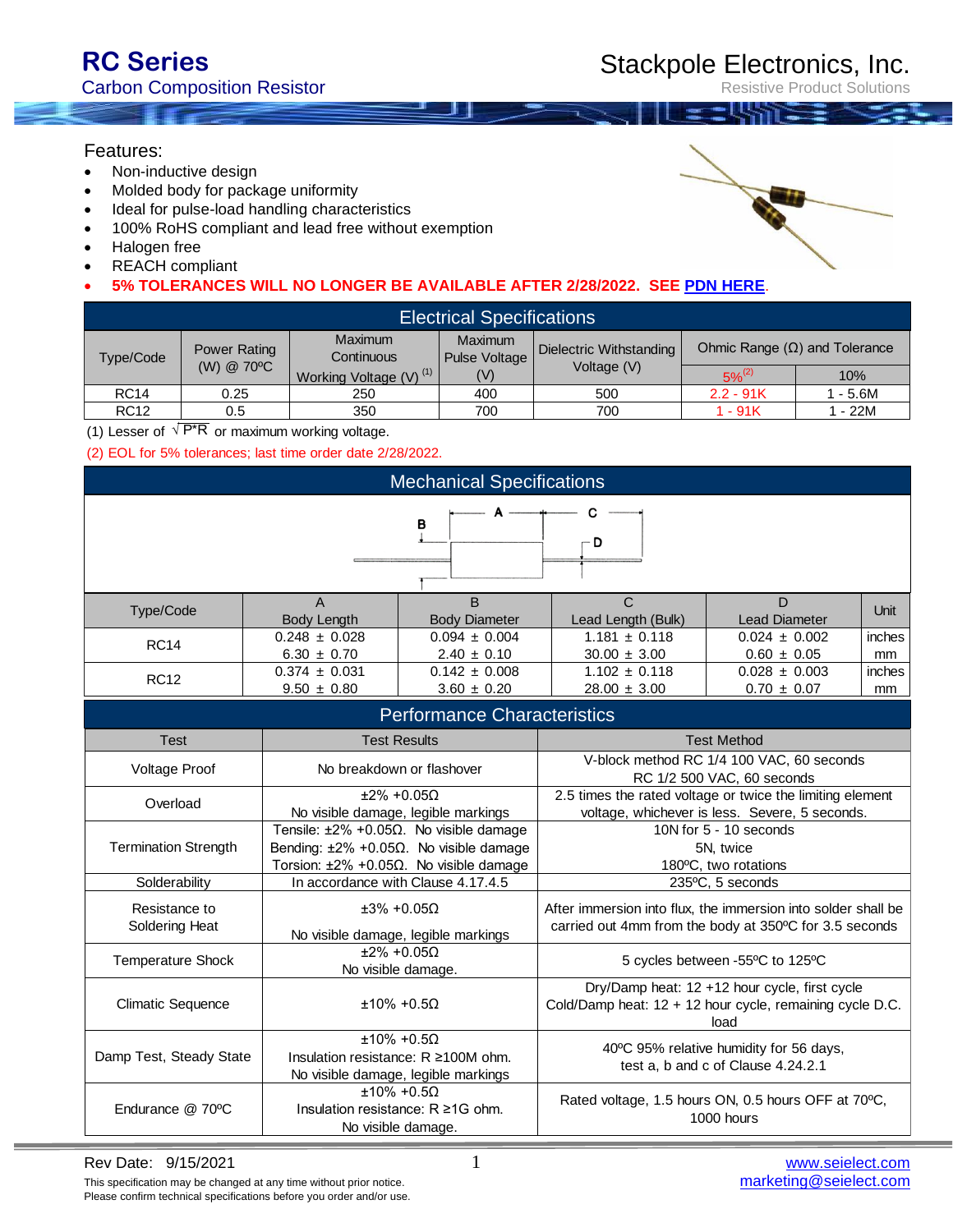## Stackpole Electronics, Inc.

Resistive Product Solutions

| Performance Characteristics (cont.)               |                                                                                            |                            |  |  |  |
|---------------------------------------------------|--------------------------------------------------------------------------------------------|----------------------------|--|--|--|
| <b>Test Method</b><br><b>Test Results</b><br>Test |                                                                                            |                            |  |  |  |
| Endurance @ 125°C                                 | $\pm 10\%$ +0.5 $\Omega$<br>Insulation resistance: $R \geq 1$ G ohm.<br>No visible damage. | 125°C, no load, 1000 hours |  |  |  |

Operating Temperature Range: -55ºC to +125ºC

## Power Derating Curve:



| Reliability Test - Load Life in Moisture |     |                        |                                    |                              |                                        |        |                                                   |                     |
|------------------------------------------|-----|------------------------|------------------------------------|------------------------------|----------------------------------------|--------|---------------------------------------------------|---------------------|
| Criteria (%)                             |     | Load Ratio<br>P/Pr(% ) | <b>Total Testing</b><br>Time (Hrs) | Number of<br>Fractures (pcs) | <b>Failure Ratio</b><br>λCL (60%)<br>Λ |        | Average Lifetime<br>(60% reliability level) (Hrs) |                     |
|                                          |     | 0                      | $2.984 \times 10^6$                | 6                            | 0.201                                  | 0.244  | 4.098 x $10^5$                                    |                     |
|                                          | ±5  | 20                     | $2.990 \times 10^6$                | 4                            | 0.134                                  | 0.176  | 5.682 x $10^5$                                    |                     |
| $\triangle$ R/R                          |     | 60                     | $2.997 \times 10^6$                | 2                            | 0.067                                  | 0.104  | $9.615 \times 10^5$                               |                     |
|                                          |     |                        | 100                                | $2.992 \times 10^6$          | 3                                      | 0.1    | 0.139                                             | $7.194 \times 10^5$ |
|                                          |     | Total                  | 1.196 x $10^7$                     | 15                           | 0.125                                  | 0.138  | $7.209 \times 10^5$                               |                     |
|                                          | ±10 | Total                  | $1.2 \times 10^{7}$                | $\mathbf 0$                  | 0.0055                                 | 0.0077 | 1.299 x $10^7$                                    |                     |

| <b>Resistance Temperature Characteristics</b> |                 |               |                               |  |  |
|-----------------------------------------------|-----------------|---------------|-------------------------------|--|--|
| <b>Resistance Range</b>                       | $-55^{\circ}$ C | $+105$ °C     |                               |  |  |
| Under 1K                                      | $+2$ to $+5$    | $-4$ to $-2$  |                               |  |  |
| 1K to 9.1K                                    | $+5$ to $+9$    | $-5$ to $-3$  | Maximum % resistance change   |  |  |
| 10K to 91K                                    | $+8$ to $+11$   | $-7$ to $-5$  | from room temperature (+25°C) |  |  |
| 100K                                          | $+10$ to $+14$  | $-9$ to $-7$  | value                         |  |  |
| 100K to 910K                                  | $+10$ to $+14$  | $-9$ to $-7$  |                               |  |  |
| 1M to 10M                                     | $+13$ to $+20$  | $-14$ to $-9$ |                               |  |  |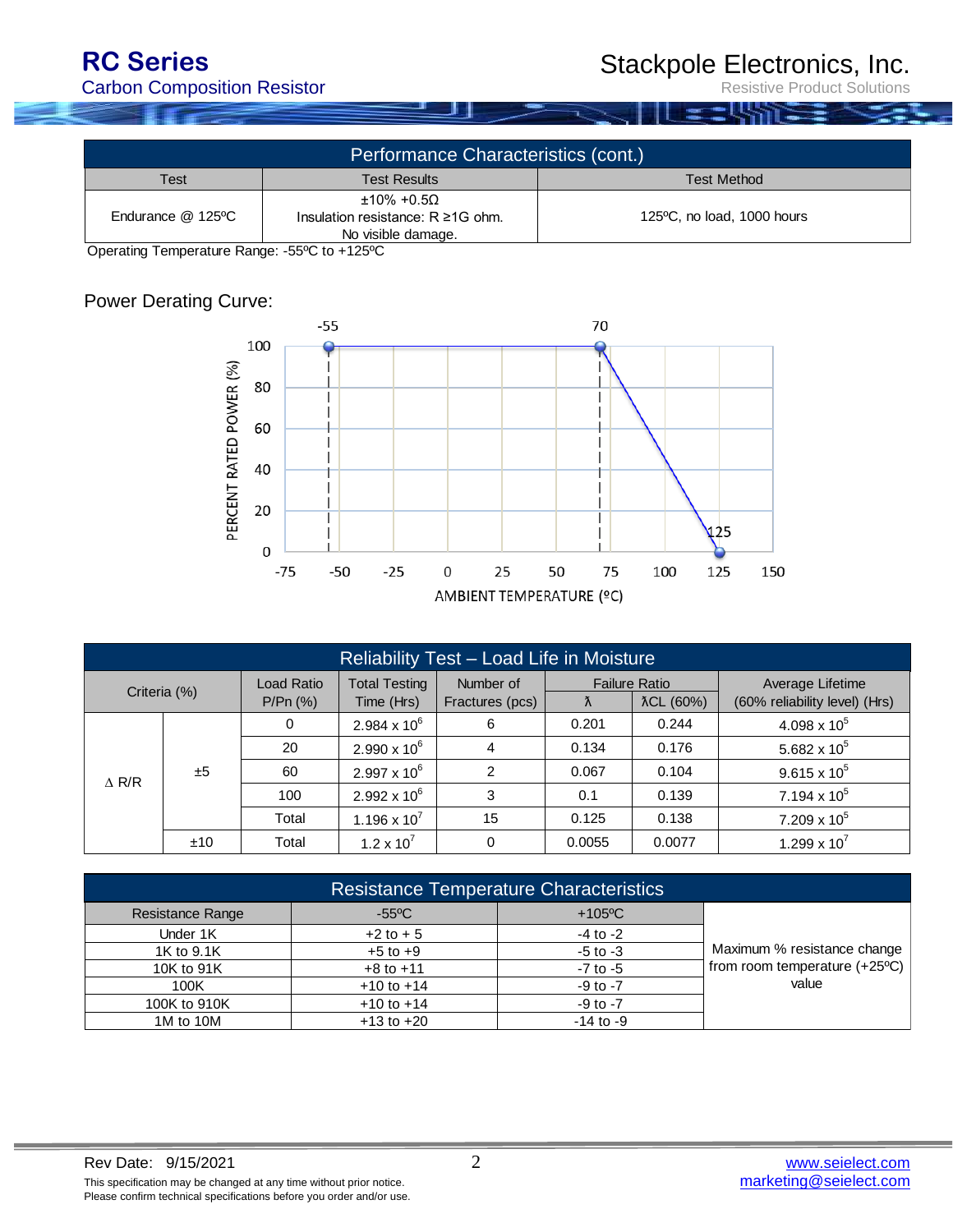# **RC Series**

Stackpole Electronics, Inc. **Product Solutions** 

Carbon Composition Resistor

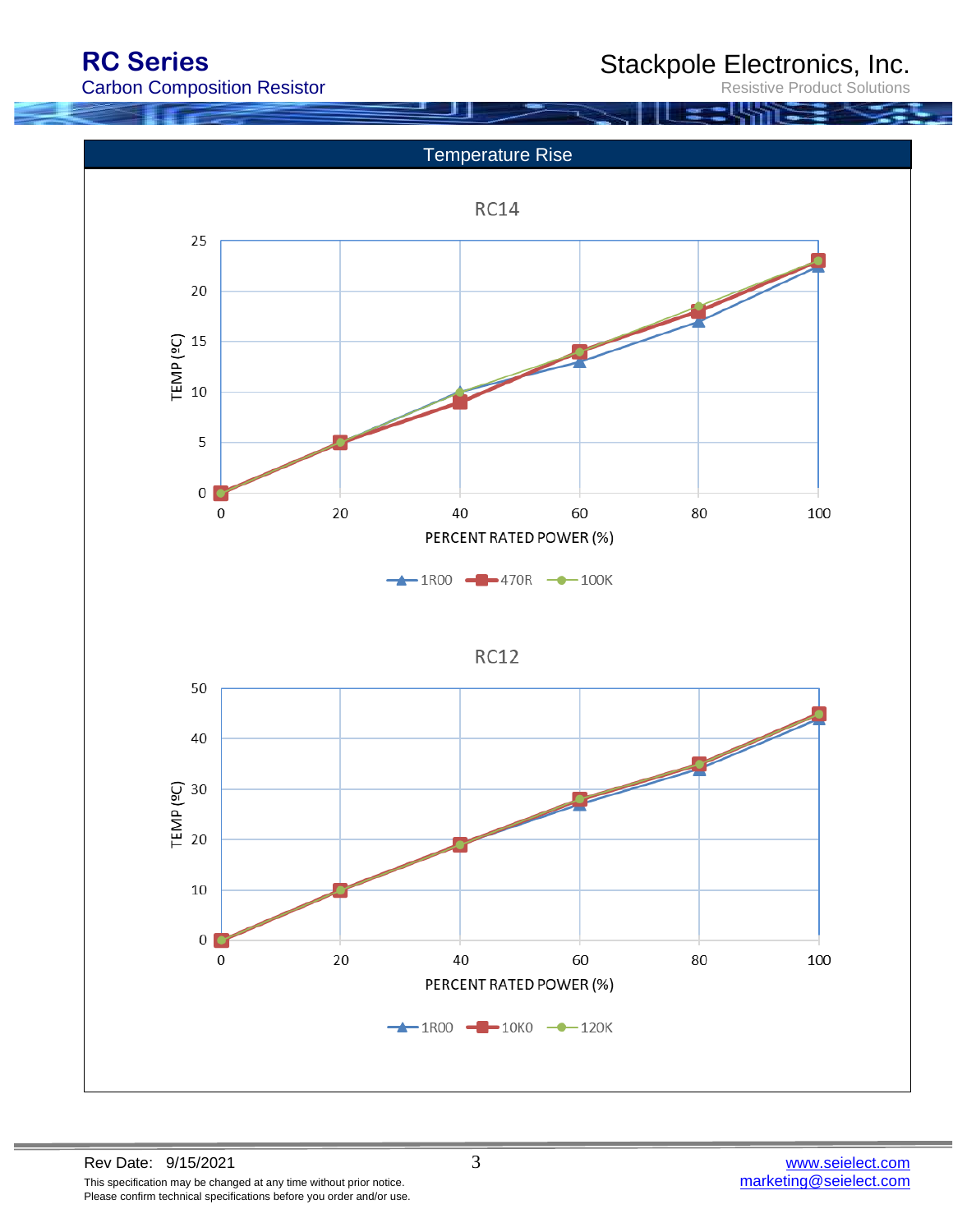**RC Series**

Stackpole Electronics, Inc.

Resistive Product Solutions

Carbon Composition Resistor

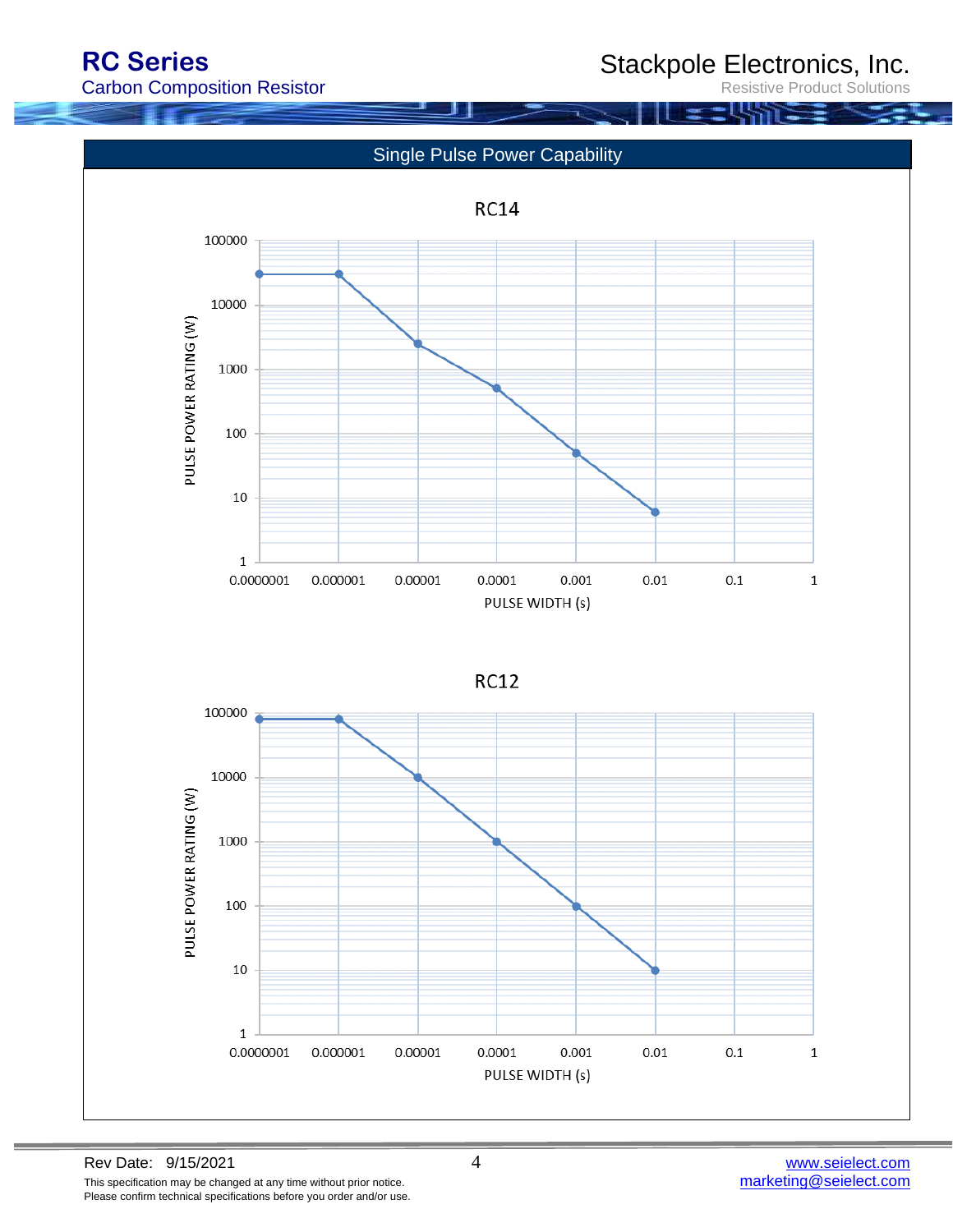4

Stackpole Electronics, Inc.

**Product Solutions** 

#### Continuous Pulse Circuit

 100 Pulse Data E: 10kV; C1: 1000pF; R1: 1KΩ; R2: 4MΩ; X: Sample: RS: 15MΩ; 100 times pulse.



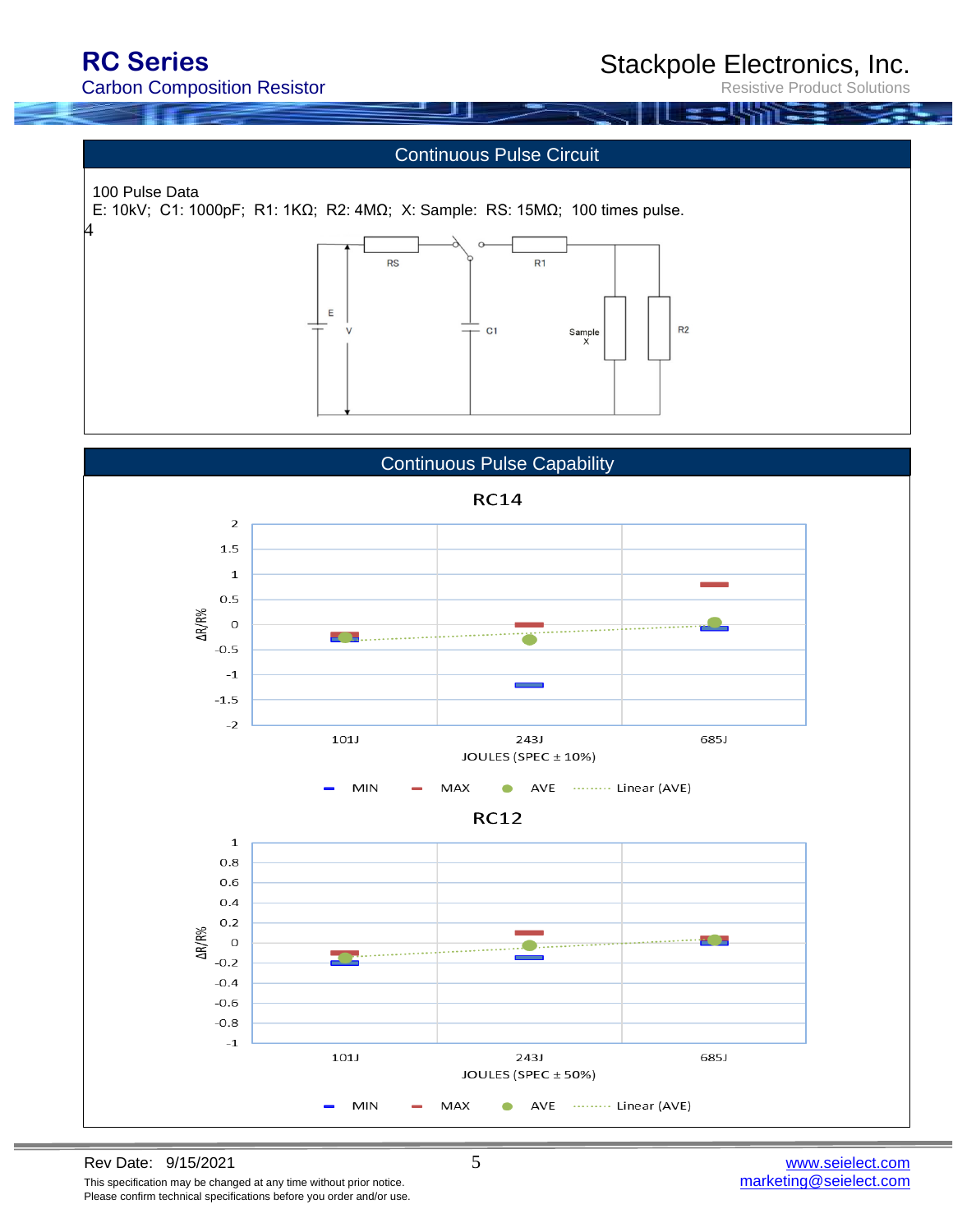Stackpole Electronics, Inc.

Resistive Product Solutions

#### Impedance x Frequency

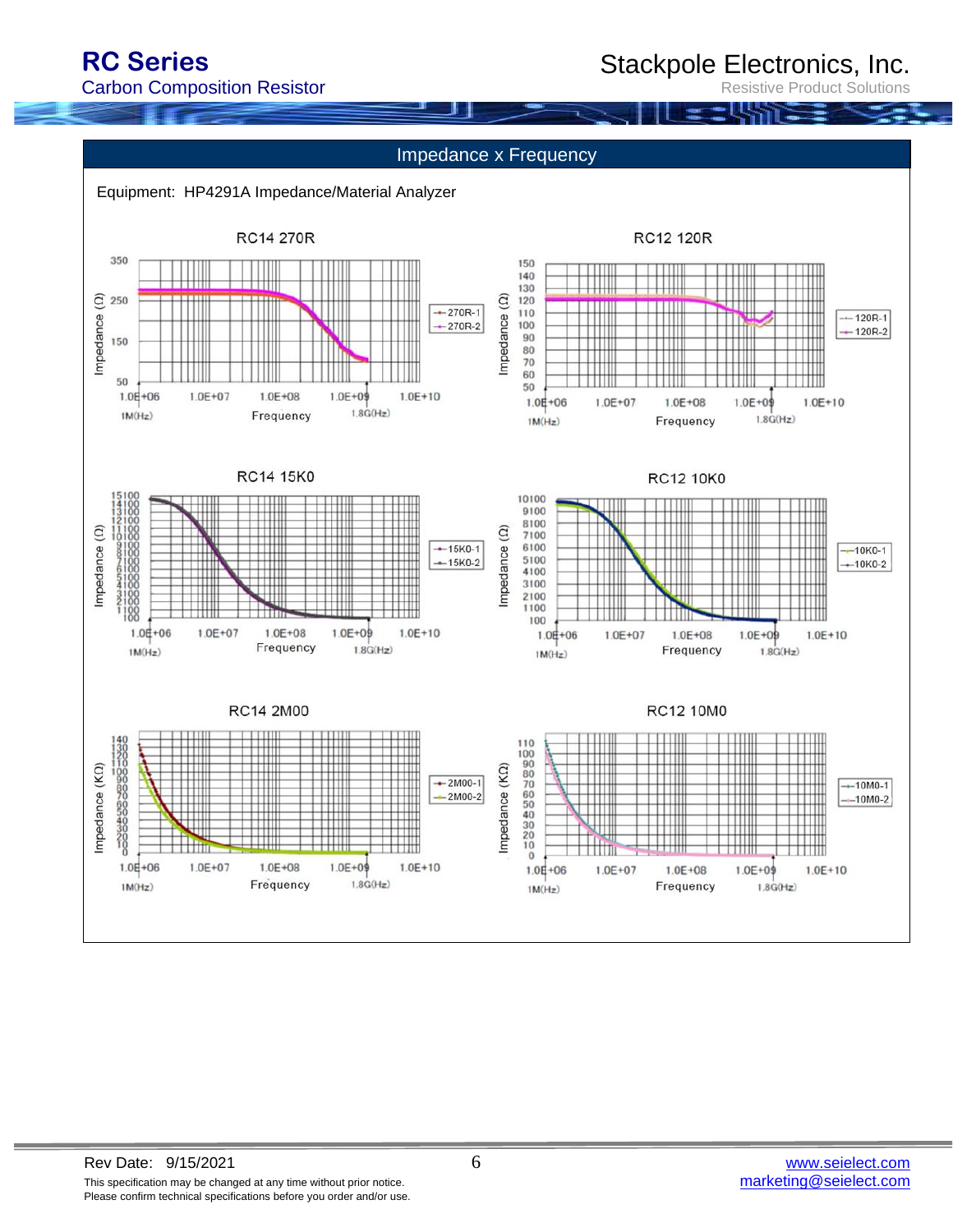Stackpole Electronics, Inc.

Resistive Product Solutions

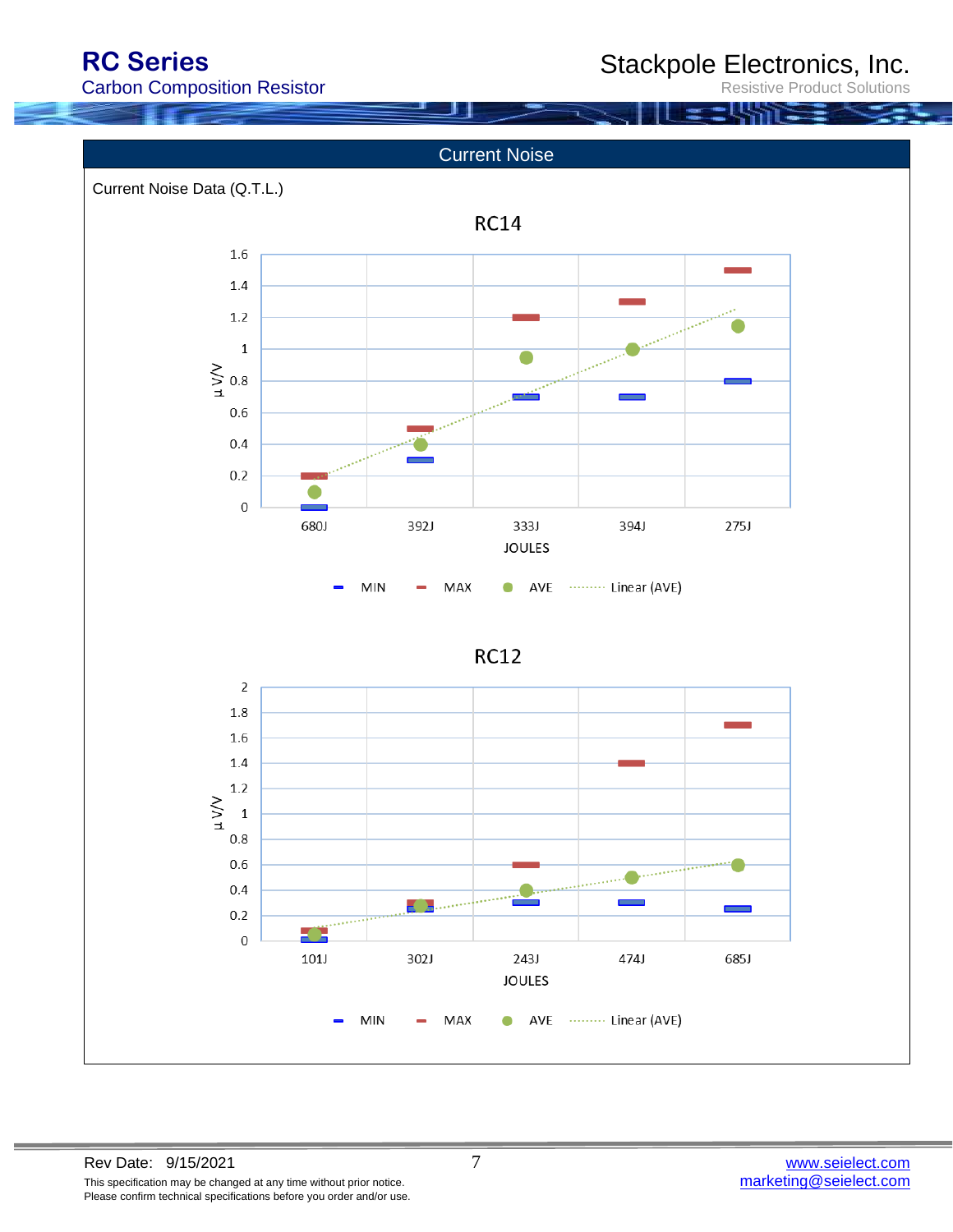Stackpole Electronics, Inc.

Resistive Product Solutions

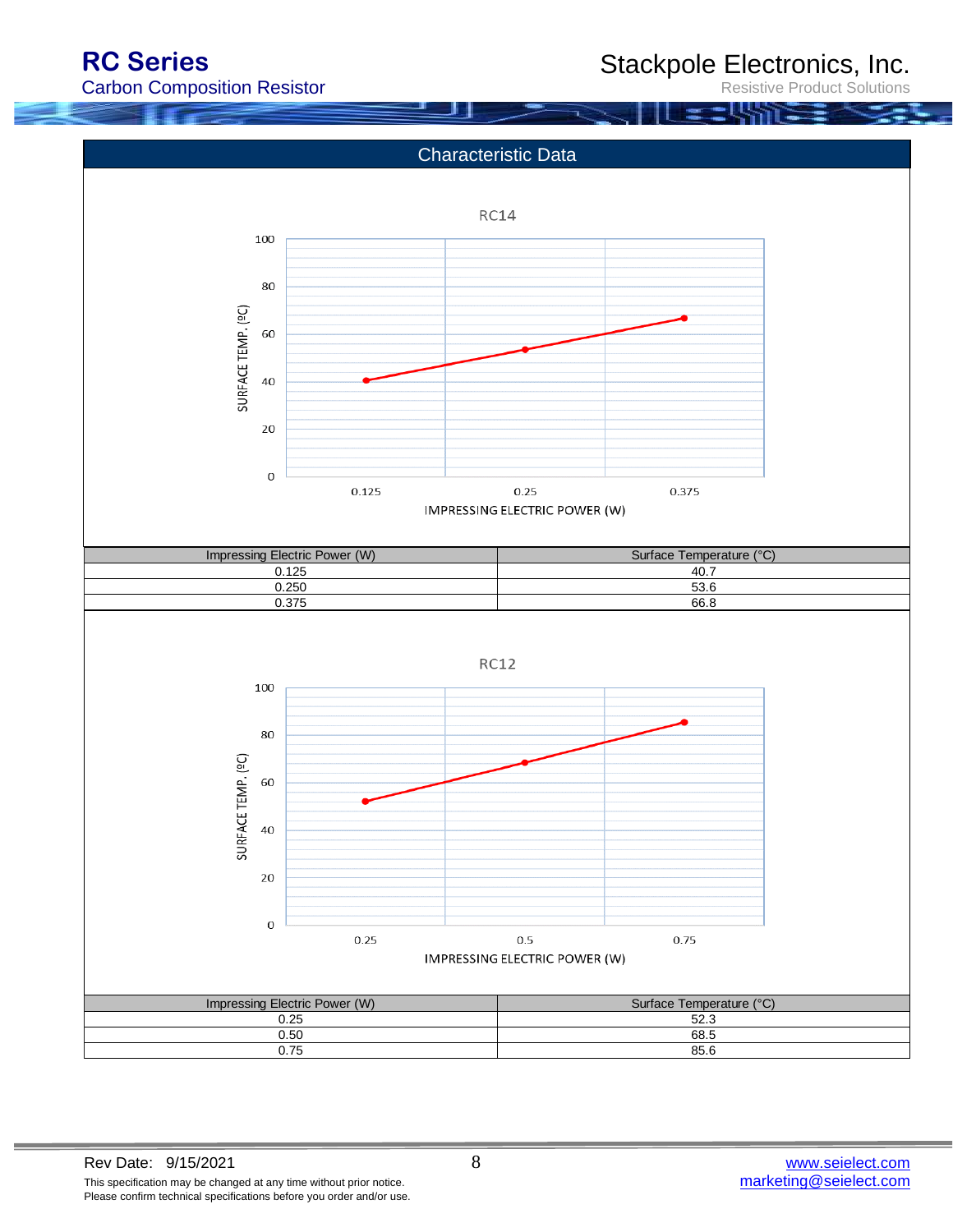**Product Solutions** 

Measurement Condition:



#### Technical Guide:

| 1. | <b>Storage Conditions:</b> |                                                                              |
|----|----------------------------|------------------------------------------------------------------------------|
|    | Temperature:               | 5 to 35°C (40 to 95°F).                                                      |
|    | Humidity:                  | 25 - 60% relative humidity.                                                  |
|    | Term:                      | One year in poly-bag with desiccant. If parts are removed from the poly-bag, |
|    |                            | they should be used immediately or resealed in the bag.                      |
|    | Environment:               | Clean, dry environment, free of corrosive gases.                             |
|    |                            |                                                                              |

2. Application precautions:

| Lead forming: | Forming is recommended at least 2mm of farther from the base of the lead.   |
|---------------|-----------------------------------------------------------------------------|
| Soldering:    | Soldering is recommended at least 4mm or farther from the base of the lead. |

#### 3. Washing:

Carbon composition resistors are highly hygroscopic and changes in resistance value can occur if too much moisture is absorbed. For this reason, it is recommended not to use water or water-soluble solvents to clean these components. Alcohol or hydrocarbon solvents are recommended for rinsing.



#### 4. Soldering Recommendations:

Note: The conditions shown below are for reference. Please perform a mounting evaluation to assure compatibility.

a. Flow soldering (recommended profile for Sn and Sn/Pb solders).

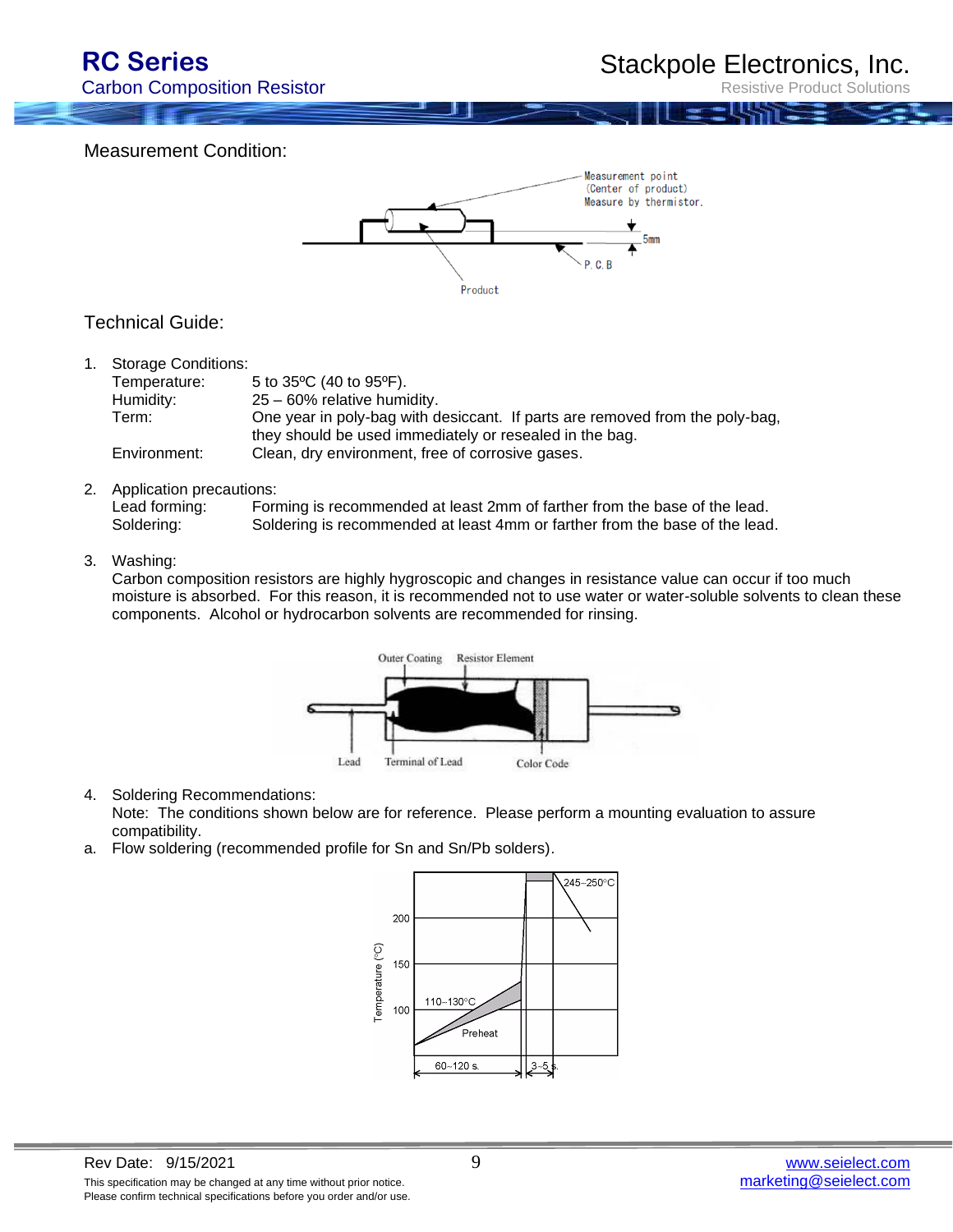**Product Solutions** 

b. Soldering iron (recommended for Sn and Sn/Pb solders): Temperature of soldering tip: 300ºC, duration: 10 sec. max. Temperature of soldering tip: 350ºC, duration: 3 sec. max.

Other:

- 1. Evaluate and confirm the compatibility of your assembly process with this product.
- 2. Refer to the catalog, the product news, and the specifications for details on the RC series resistors.
- 3. If you have any questions, please contact our sales staff.



### RoHS Compliance

Stackpole Electronics has joined the worldwide effort to reduce the amount of lead in electronic components and to meet the various regulatory requirements now prevalent, such as the European Union's directive regarding "Restrictions on Hazardous Substances" (RoHS 3). As part of this ongoing program, we periodically update this document with the status regarding the availability of our compliant components. All our standard part numbers are compliant to EU Directive 2011/65/EU of the European Parliament as amended by Directive (EU) 2015/863/EU as regards the list of restricted substances.

| <b>RoHS Compliance Status</b>        |                                       |                                           |                                                       |                                        |                                                          |                                                       |  |
|--------------------------------------|---------------------------------------|-------------------------------------------|-------------------------------------------------------|----------------------------------------|----------------------------------------------------------|-------------------------------------------------------|--|
| Standard<br>Product<br><b>Series</b> | <b>Description</b>                    | Package /<br>Termination I<br><b>Type</b> | Standard<br><b>Series</b><br><b>RoHS</b><br>Compliant | Lead-Free Termination I<br>Composition | Lead-Free<br>Mfg. Effective Date<br>(Std Product Series) | Lead-Free<br><b>Effective Date</b><br>Code<br>(YY/WW) |  |
| RC.                                  | Carbon Composition<br>Leaded Resistor | Axial                                     | YES                                                   | 100% Matte Sn                          | Jan-86                                                   | 86/01                                                 |  |

#### "Conflict Metals" Commitment

We at Stackpole Electronics, Inc. are joined with our industry in opposing the use of metals mined in the "conflict region" of the eastern Democratic Republic of the Congo (DRC) in our products. Recognizing that the supply chain for metals used in the electronics industry is very complex, we work closely with our own suppliers to verify to the extent possible that the materials and products we supply do not contain metals sourced from this conflict region. As such, we are in compliance with the requirements of Dodd-Frank Act regarding Conflict Minerals.